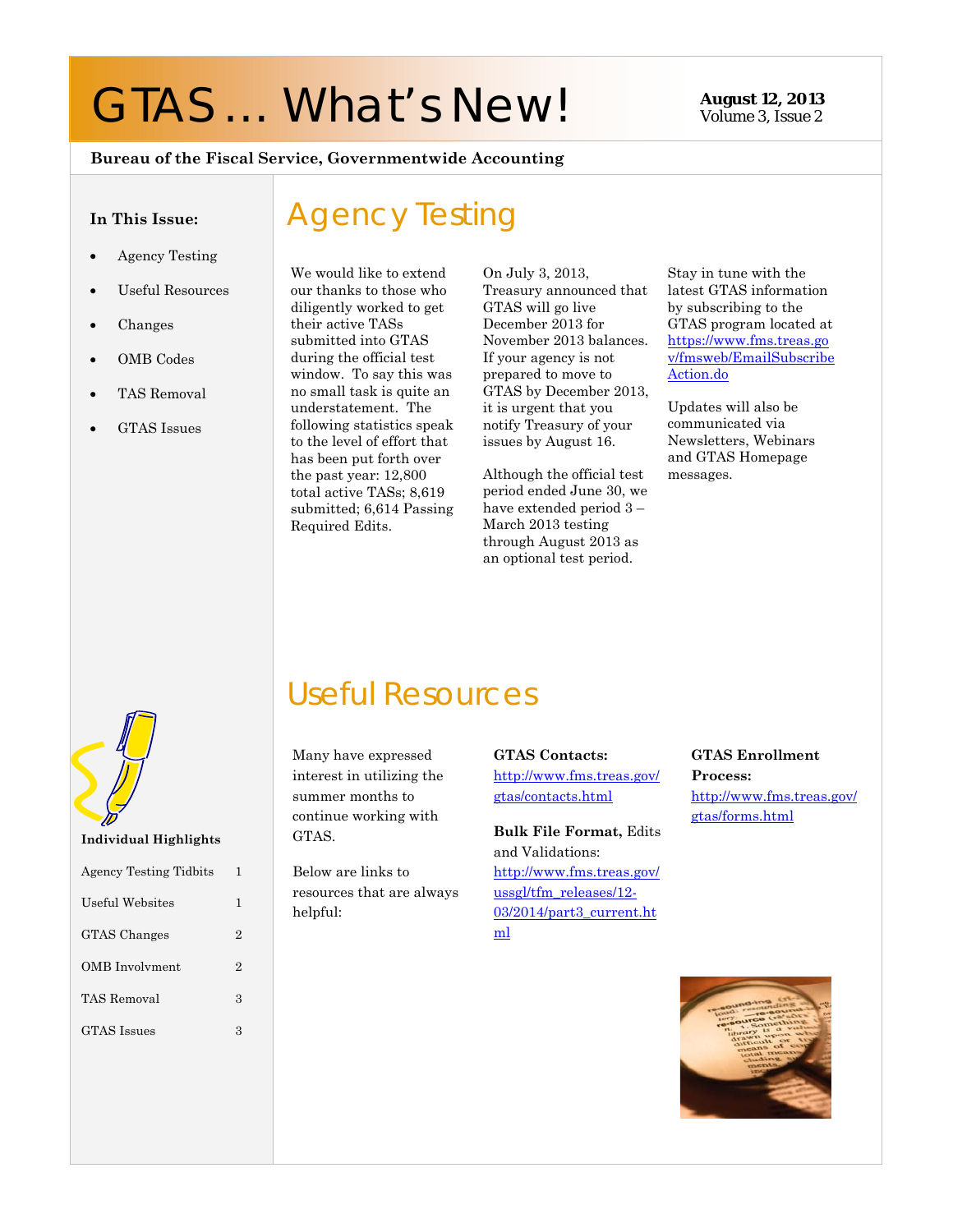

**Look for the publication of TFM Bulletin No. 2013-01 coming this summer. This bulletin contains GTAS guidance and reporting requirements.** 

## Changes

Life is full of changes, and GTAS is no exception to this fact. An ever changing economy and reporting requirements necessitate system enhancements from time to time. The following items will become effective in GTAS after the June 30 test window closes:

### 1) **Reduction Type**

**Attribute** – This will be an additional 3 characters added to the end of each bulk file line, increasing the count from 89 to 92 characters per row. Noncompliance with this change will result in the bulk file not making it to the validation checks. Domain values can be found on the USSGL Attribute Table. If a value

## OMB Codes

certain codes provided by Within GTAS there are the Office of Management and Budget. One code in particular that has been questioned on numerous occasions is the Budget Enforcement Act (BEA) Category Code.

If discrepancies are discovered between the agencies SF 132 versus GTAS, you may notify your GTAS contact. If it is determined that the domain value on the SMAF reflects what is in the Central Accounting and Reporting

is not required, blank spaces should be used as place markers. This change became effective in GTAS July 22, 2013.

2) **Z Domain Value –** A new domain value of 'Z' was added to the USSGL Attribute Table for Fed/NonFed Code. This value is defined as Federal activity that does not have a trading partner. Please refer to the Attribute Table to see which USSGLs this value pertains to. This change became effective in GTAS July 22, 2013.

3) **Trading Partners** – New Trading Partner Agency Identifier (TP AID) codes will be created to facilitate

System (CARS), you will be notified to contact someone in the Budget Review Division at OMB to resolve this issue. If OMB determines that the domain value is correct, no action can be taken to make a change on the SMAF.

If OMB determines that the value is incorrect, they must change the daily file they make available to be loaded into CARS. Once the file has been loaded into CARS, it will reflect the correct value. This however does not

intragovernmental eliminations with the following agencies (if **no** Trading Partner Main Account Code is reported):

- 916 = Pension Benefit Guaranty Corporation
- $\bullet$  933 = Smithsonian Institution
- 960 = National Railroad Retirement Investment Trust
- 978 = Farm Credit System Insurance Corporation
- $\bullet$  999 = Classified & Unknown Trading Partners

In FY 2019, when the Trading Partner Main Account code is required on all TAS, the above TP AIDs will be discontinued (except TP AID 999).

automatically update GTAS. It's not until the scheduler runs the following day that GTAS is updated with CARS data.

Since this is not an instant process, it is very important to keep an open line of communication with your budget examiner so that items like this can be resolved in a timely manner.